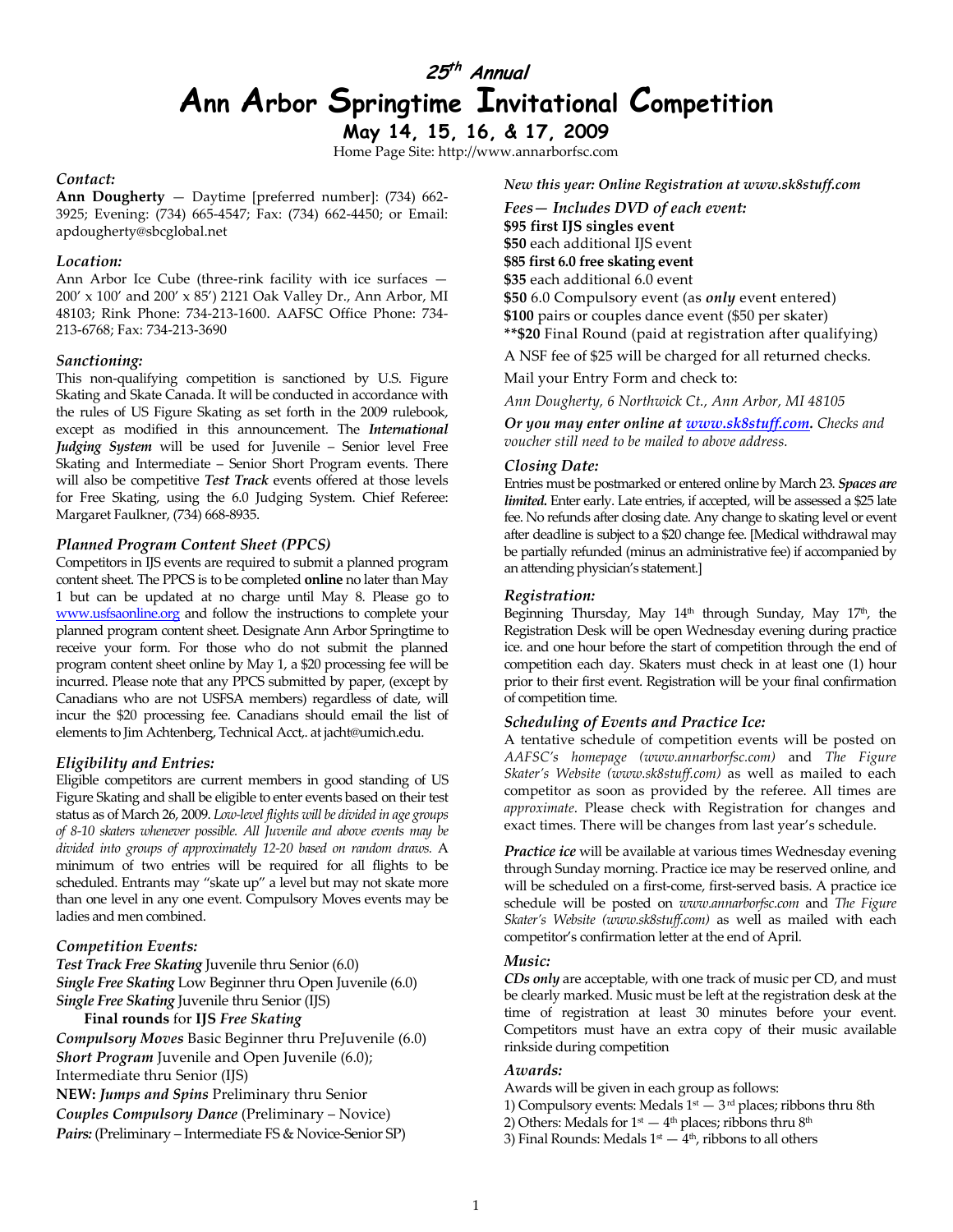# Single Free Skating

# \*\*\* Final Rounds for Juvenile through Senior IJS FS Events \*\*\*

(Qualifying round is free skating only. IJS will be used for Juvenile – Senior events.)

(Short Program is a separate event. IJS will be used for Intermediate – Senior events.)

- Entrants may "skate up" a level but may not skate more than one level.
- Skaters may enter EITHER the new test track free skating or the well-balanced free skating events but NOT both.
- Test Track note—Deductions WILL be made for technical elements not permitted in the event description.

#### Program requirements not specified below are defined in the US Figure Skating Rulebook rules 3630 – 3820

#### Low Beginner: 1½ minutes

Must not have passed the Pre-Preliminary Free Skating test or its equivalent. May include any half revolution jumps plus Salchow, toe-loops and half-loops. May not include flying spins, combination spins or backspins.

#### High Beginner: 1½ minutes

Must not have passed the Pre-Preliminary Free Skating test or its equivalent. May include any half revolution jumps plus Salchow, toe-loops, half-loops and loops. May not include flying spins.

# Pre-Preliminary Limited: 1½ minutes 3711

Must have passed the Pre-Preliminary Free Skating test & no higher. May not include Axels, double jumps, or flying spins.

#### Preliminary Limited: 1½ minutes 3701

Must have passed the Preliminary Free Skating test & no higher. May include Axels. May not include double jumps or flying spins.

### Preliminary: 1<sup>1/2</sup> minutes 3701

Must have passed the Preliminary Free Skating test & no higher.

Pre-Juvenile: 2 minutes 3691 Must have passed the Pre-Juvenile Free Skating test & no higher.

#### Open Juvenile: 2¼ minutes 3681 Must be 13 years old or older as of closing date. Must have passed the Juvenile Free Skating test & no higher.

#### Juvenile (IJS): 2¼ minutes 3681

Must not have reached the age of 13 years old as of the closing date. Must have passed the Juvenile Free Skating test & no higher.

### Juvenile (Test Track 6.0) 2¼ minutes

Skaters must have passed the Juvenile Free Skating test & no higher. (No age restrictions.)

Max: 6 jumping elements. Any single jumps and jump combinations with not more than 1½ rotation. (Axel permitted). 3 spins: Any position (min 4 revolutions), 1 must be a combination spin with one change of foot (min 4 revolutions on each foot). May include flying spins. 1 full-ice step sequence: straight line, circular, or serpentine.

Intermediate (IJS): 2½ minutes 3672 Must have passed the Intermediate Free Skating test & no higher.

### Intermediate (Test Track 6.0) 2½ minutes

Must have passed the Intermediate Free Skating test & no higher.

Max: 6 jumping elements. Any single jumps. Double jumps may only be the double Salchow and the double toe loop. Jump combinations and sequences allowed. 3 spins: Any position (min 4 revolutions), 1 must be a combination spin with at least one change of foot (min 4 revolutions on each foot). May include flying spins. 1 full-ice step sequence: straight line, circular, or serpentine. Novice (IJS): Ladies - 3 minutes; Men - 3½ minutes 3663 Must have passed the Novice Free Skating test & no higher.

Novice (Test Track 6.0) Ladies - 3 minutes; Men - 3½ minutes Must have passed the Novice Free Skating test & no higher.

Max 7 jumping elements: Any single jumps. Double jumps may only be the double Salchow, double toe loop and the double loop. Jump combinations and sequences allowed.

3 spins: Any position (min 6 revolutions) 1 must be a combination spin with at least one change of foot (min 5 revolutions on each foot). May include flying spins.

1 step or spiral sequence: (see Rule 3640 for description).

Junior (IJS): Ladies - 3½ minutes; Men - 4 minutes 3653 Must have passed the Junior Free Skating test & no higher.

Junior (Test Track 6.0) Ladies - 3½ minutes; Men - 4 minutes Must have passed the Junior Free Skating test & no higher.

Max 8 jumping elements for men; 7 for ladies: Any single jumps and double jumps may only be the double Salchow, double toe loop, double loop and the double flip. Jump combinations and sequences allowed.

3 spins: 1 must be a flying spin, 1 must be a solo spin (6 revolutions each) and 1 must be a combination spin consisting of all three positions and one change of foot (minimum 2 in each position and minimum 5 revolutions on each foot).

Steps, Men: 2 different step sequences. Steps, Ladies: 1 step sequence and 1 spiral sequence (see Rule 3640 for description).

Senior (IJS): Ladies - 4 minutes; Men - 4½ minutes 3643 Must have passed the Senior Free Skating test.

Senior (Test Track) Ladies - 4 minutes; Men - 4½ minutes Must have passed the Senior Free Skating test.

Max 8 jumping elements for men; 7 for ladies: At least 4 different double jumps. 1 must be a double Lutz. Jump combinations and sequences allowed.

4 spins: 1 must be a flying spin, 1 must be a solo spin, (min 6 revolutions on all solo spins). 1 must be a spin combination consisting of all three positions and one change of foot (minimum 2 in each position and minimum 5 revolutions on each foot).

Steps, Men: 2 different step sequences.

Steps, Ladies: 1 step sequence and 1 spiral sequence (see Rule 3640 for description).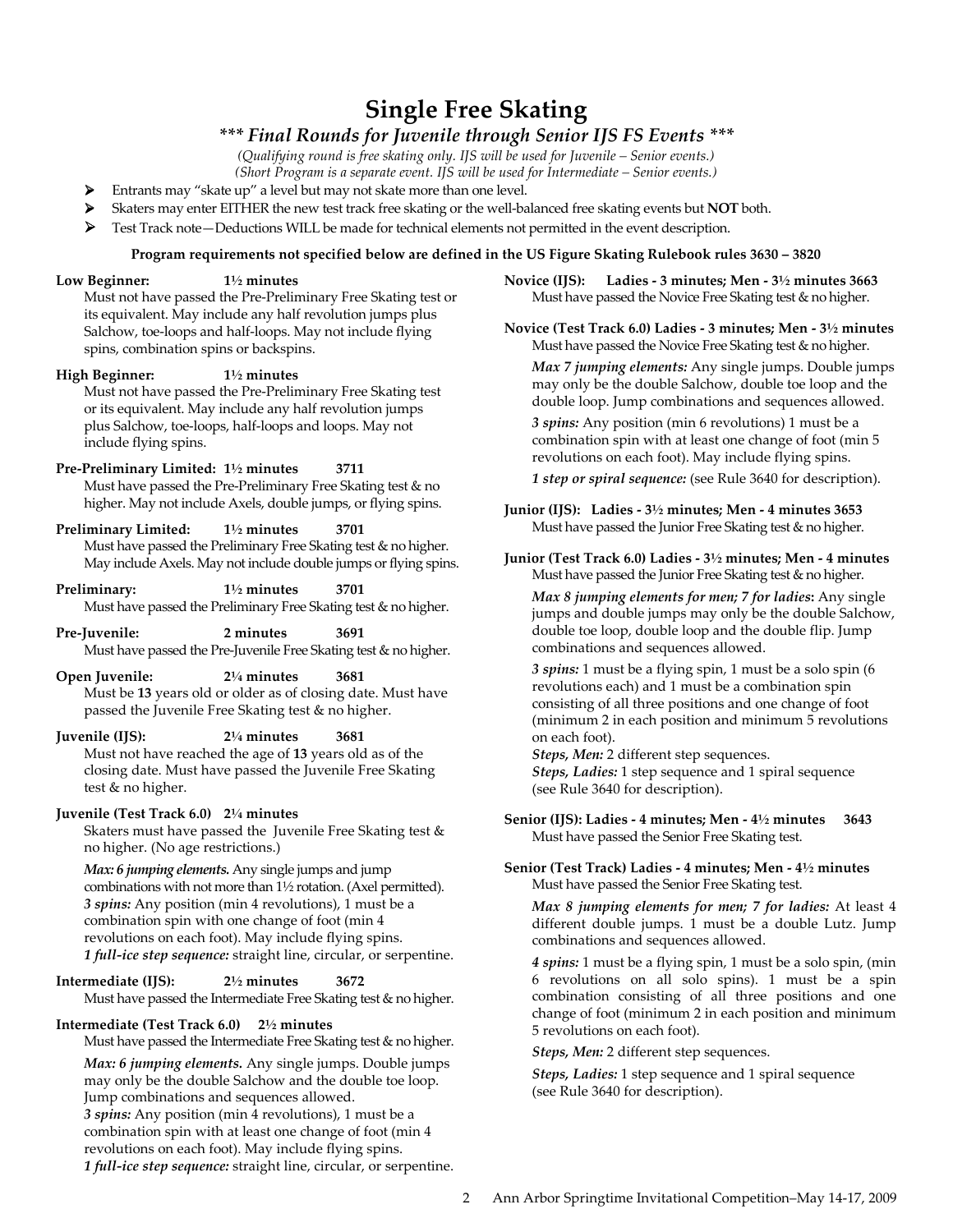# Short Programs (with music)

### Additional program requirements as defined in the US Figure Skating Rulebook 3610-3621

#### Juvenile Short Program (6.0): max 2 minutes

- 1. Jump combination one double jump and one single jump or two double jumps
- 2. Axel (may not be repeated)
- 3. Solo Jump double jump preceded by connecting steps and/or other free skating movements (may not be repeated)
- 4. Solo spin minimum 5 revolutions in position (may commence with a jump)
- 5. Spin combination only one change of foot and at least one change of position (4 revs each foot)
- 6. Step sequence straight line, circular, or serpentine

### Intermediate Short Program (IJS): max 2 minutes

As stated by the current US Figure Skating Rulebook (3671)

Novice Short Program (IJS): max 2 min 30 sec As stated by the current US Figure Skating Rulebook (3661, 3662)

#### Open Juvenile Short Program (6.0): max 2 minutes

- 1. Jump combination two single jumps or one double jump and one single jump
- 2. Axel (may not be repeated)
- 3. Solo Jump single jump, double toe-loop jump or double Salchow jump (may not be repeated)
- 4. Solo spin— minimum 5 revolutions in position (may commence with a jump)
- 5. Spin combination only one change of foot and at least one change of position (4 revs each foot)
- 6. Step sequence —straight line, circular, or serpentine

#### Junior Short Program (IJS): max 2 min 50 sec

As stated by the current US Figure Skating Rulebook (3651, 3652).

Elements to be skated will be for the 2009-10 competitive season

Senior Short Program (IJS): max 2 min 50 sec As stated by the current US Figure Skating Rulebook (3641, 3642)

# Compulsory Events (without music) (6.0)

Entrants will qualify according to their freeskating level, but may 'skate up' one level. Beginner through Pre-Juvenile Compulsory events will be skated on one-half (½) of the ice surface. Moves must be skated exactly as stated and may be skated in any order. There must be no change of foot between jumps in a combination jump. An Axel is considered a single jump. If a program exceeds the time limit, that portion of the program will not be judged. All times listed are maximum. All moves in all levels are to be connected in a free flowing presentation. Excessive footwork and added elements will be penalized. Spin revolutions must be in position to be counted.

### Basic Beginner max 1 minute

Open to skaters who have passed no higher than Basic Skills Badge 8 or its equivalent. Skating groups will be divided by age.

- 1. Bunny Hop
- 2. 3-turn sequence
- 3. Forward and backward crossovers (min 4 ea ft)
- 4. Any stop

### Low Beginner max 1 minute

- 1. 1/2 revolution jump
- 2. Toe-loop
- 3. Two-foot spin (minimum 3 revolutions)
- 4. Lunge

### High Beginner max 1 minute

- 1. Waltz jump
- 2. Salchow jump
- 3. Half-flip or half-Lutz jump
- 4. Upright scratch spin [forward] (min 3 revs)
- 5. Forward spiral

### Pre-Preliminary Limited max 1¼ minute

- 1. Flip jump
- 2. Single-single jump combination (no Axel)
- 3. Loop jump or split jump
- 4. Sit spin [forward] (min 3 revolutions)
- 5. Forward outside or inside edge spiral

# Preliminary: max 1½ minutes

- 1. Single jump (may not be repeated)
- 2. Single-single jump combination
- 3. 1-foot backspin (position optional, may not commence with a jump, min 3 revs)
- 4. Combination spin with at least 1 change of position, no change of foot (may not commence with a jump; min 3 revs each foot)
- 5. Edge spiral, spread eagle, Ina Bauer or step sequence

### Pre-Juvenile: max 1½ minutes

- 1. Single or double jump (may not be repeated)
- 2. Single-single jump combination (must include loop)
- 3. Solo spin (may not commence with a jump, min 4 revs in position)
- 4. Combination spin with 1 change of foot and 1 change of position (min 4 revs each foot)
- 5. Edge spiral, spread eagle, Ina Bauer or step sequence

# Jumps Only (6.0)

Entrants will qualify according to their freeskating level, but may 'skate up' one level. PrePreliminary through PreJuvenile will be skated on ½ ice. All other levels will skate on full ice. Jumps should be performed exactly as stated. Skaters will be given two opportunities to perform each jump and will be judged on the best one. Repeated jumps must be the same as the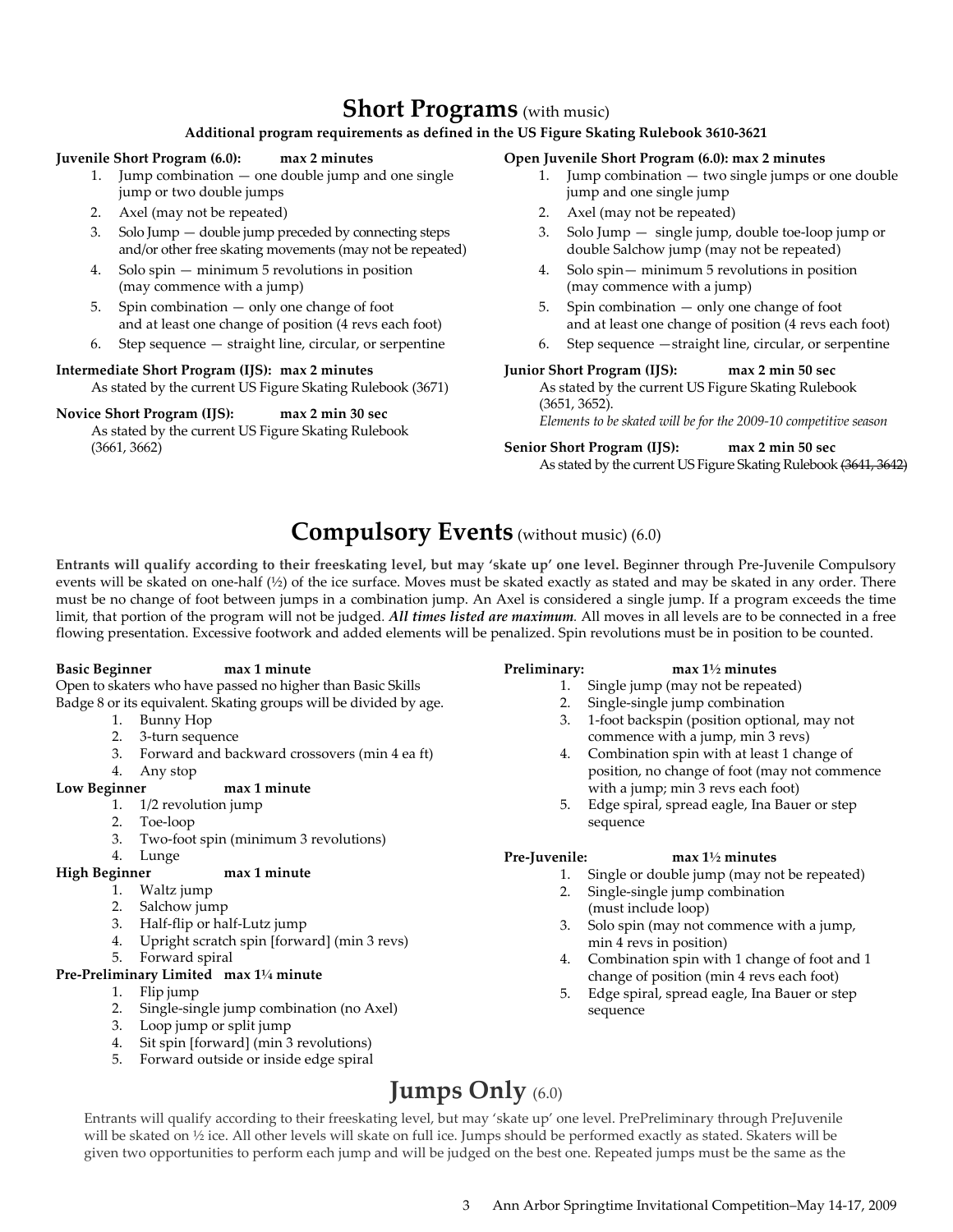original. The following format will be used: the first skater will take the ice and attempt the first jump twice, then attempt the second jump twice, [higher levels a third jump] before going to the next skater. The repeat of each jump element must be the same jump(s) as the first when there is a choice. This procedure will be repeated throughout the event. Maximum time is 2 minutes for PrePreliminary - Intermediate and 3 minutes for Novice - Senior

PrePreliminary: Toe loop; combination of any two single jumps (no axels)

Preliminary: Loop; combination of any two single jumps PreJuvenile: Axel; combination of any double jump with a single toe loop

Juvenile: Axel; combination of any double jump with a single or double loop jump; any three jump combination

Open Juvenile: Axel; combination of any double jump with a single loop jump; any three jump combination Intermediate: Axel; double flip; any three jump combination Novice: Double loop; double lutz; any three jump combination Junior: Double axel; any double or triple jump out of footwork; any three jump combination

Senior: Double or triple axel; any double, triple or quad jump out of footwork; any three jump combination

# Spins Only (6.0)

Entrants will qualify according to their freeskating level, but may skate up one level. Spins may be joined with appropriate connecting moves and will be skated on  $\frac{1}{2}$  ice. There will be a 1-1/2 min. time limit for PrePreliminary – Juvenile; 2 min. Intermediate – Senior, and no music. Spins must be skated exactly as stated, but may be performed in any order.

PrePreliminary: One-foot spin, optional free leg (3revs.); twofoot spin (3revs.); sit spin (3revs.)

Preliminary: Back scratch spin (5 revs.); sit spin (3revs.); camel spin (3revs.)

PreJuvenile: Camel spin (4 revs.); change foot sit spin (4 revs. each foot); front to back scratch spin (4 revs. each foot) Juvenile/Open Juvenile: Flying camel spin (5revs.); chg foot sit spin (5 revs each foot); spin combination with no chg of foot and at least 1 chg of position (4 revs. each position) Intermediate: Layback or sideways leaning spin (ladies-5 revs.) or flying camel spin (men-5 revs.); spin with 1 position & no chg of foot, may commence with a jump (5 revs in position); spin combination with 1 chg of foot and at least 1 chg of position (5 revs. each foot)

Novice: Layback or sideways leaning spin (ladies-6 revs, .no chg of foot & no flying entry) or camel or sit spin (no chg of foot , no flying entry) (men-6 revs.); spin with 1 position-no chg of foot, may commence with a jump (6 revs.); spin combination with 1 chg of foot and at least 1 chg of position (6 revs each foot);

Junior: Layback or sideways leaning spin (ladies - 8 revs.) or camel spin with 1 chg of foot (men - 6 revs each foot) flying sit spin (8 revs); spin combination with at least 2 chgs of position and 1 chg of foot (6 revs. each foot) Senior: Camel or sit spin with 1 chg of foot (6 revs each footmen) or layback or sideways leaning spin (ladies-8 revs); flying spin of choice (8 revs.); spin combination with at least 2 chgs of position and 1 chg of foot (6 revs. each foot-2 revs in each position)

# Couple Compulsory Dance

Skaters may compete at two levels of dance. Dances for 2009-2010 season.

- $\triangleright$  Final dance will break a tie.
- $\triangleright$  \*\*2 dances will be skated  $-$  Dance with \* and one to be drawn from the remaining dances listed.

Preliminary: For beginning couple dancers. Dances: Dutch Waltz and Rhythm Blues.

Pre-Juvenile: Both must have passed 2 Preliminary dance tests but no higher than the Pre-Bronze Dance test. Dances: Cha Cha and Fiesta Tango.

- \*\*Juvenile: Both must have passed the Preliminary Dance test. Dances: \*Fourteenstep, Swing Dance, Hickory Hoedown
- \*\*Intermediate: Both must have passed the Bronze Dance test. Dances: \*American Waltz, Fourteenstep, Foxtrot
- \*\*Novice: Both must have passed at least one Silver dance test. Dances: \*Kilian, Tango, Starlight Waltz,

# Pairs Free Skating

# Balanced program requirements as defined in the US Figure Skating Rulebook 4030 - 4125

Preliminary 1<sup>1</sup>/<sub>2</sub> minutes 4101 Must have passed the Preliminary Pair test & no higher. Pre-Juvenile 2 minutes 4091 Must have passed the Preliminary Pair test & no higher. Juvenile (IJS): 2½ minutes 4081 Must have the Juvenile Pair test & no higher.

Intermediate (IJS): 3 minutes 4071 Must have passed the Intermediate Pair test & no higher. Novice SP (IJS): 2:50 minutes 4061 Must have passed the Novice Pair test & no higher Junior SP (IJS): 2:50 minutes 4051 Must have passed the Novice Pair test & no higher Senior SP (IJS): 2:50 minutes 4041 Must have passed the Novice Pair test & no higher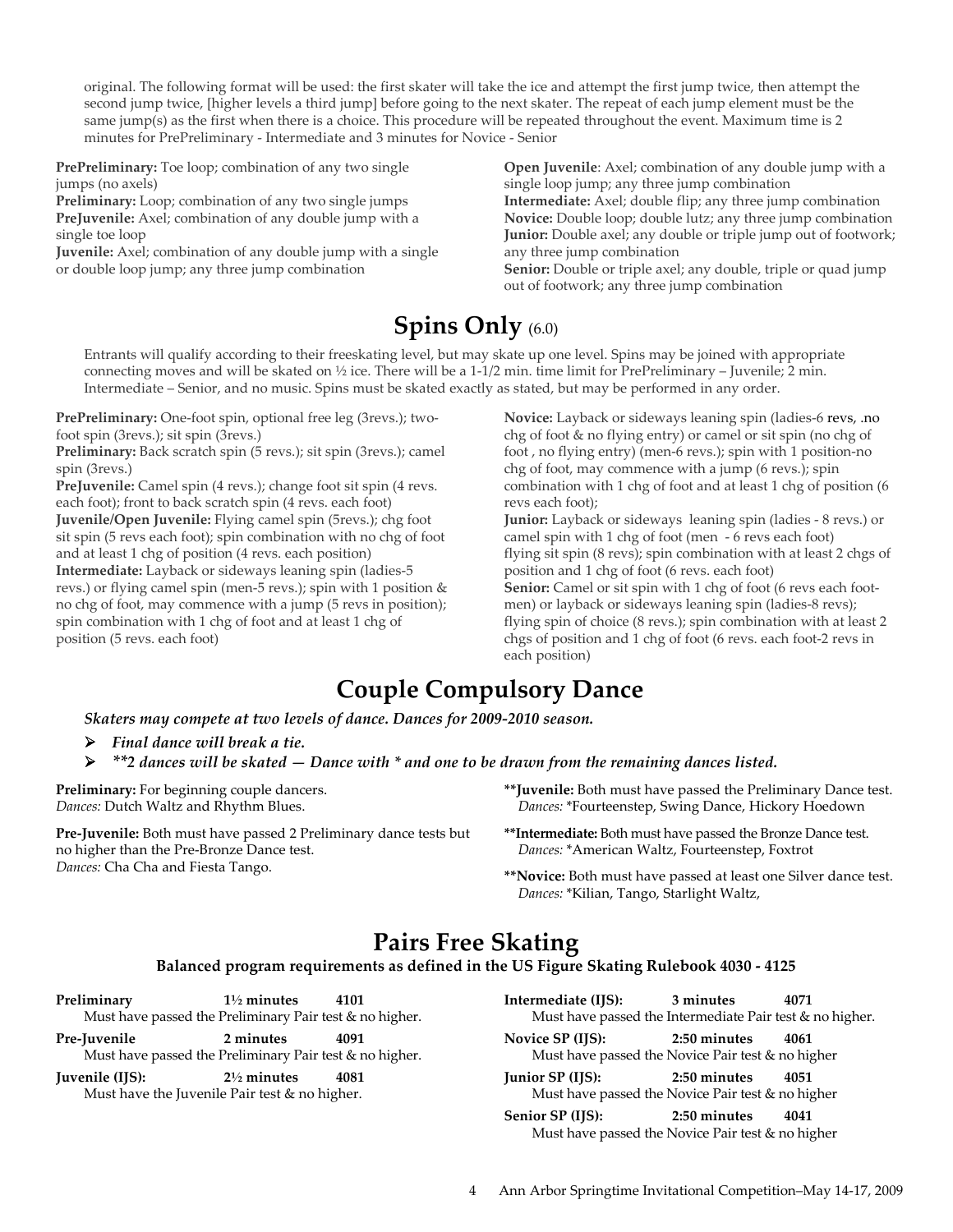# Entry Form

# 25th Annual Ann Arbor Springtime Competition — May 14-17, 2009

Form must be completely filled in before it can be processed

Read carefully, talk to your coach, and fill in legibly. If you enter the wrong event and need to change it for any reason other than our error, you will be assessed a \$20 change fee.

|                    |  |                     |      | $\prime$ $\prime$  |                |                                      | $\mathbf{o}$                                 |                                                                        |
|--------------------|--|---------------------|------|--------------------|----------------|--------------------------------------|----------------------------------------------|------------------------------------------------------------------------|
| <b>First Name:</b> |  | <b>Last Name:</b>   |      |                    |                |                                      | USFSA/SkateCan#:<br>(\$10 fee if left blank) |                                                                        |
| Address:           |  |                     |      | City:              |                |                                      | State:                                       | Zip:                                                                   |
| Date of Birth:     |  | Age:                | Sex: | Female $\Box$      | Male $\square$ | Partner's Name<br>(Pairs/Dance only) |                                              |                                                                        |
| Day Phone:         |  | <b>Night Phone:</b> |      | <b>Cell Phone:</b> |                | Email:                               |                                              |                                                                        |
| Home Club:         |  |                     |      | Coach's Name:      |                |                                      |                                              | Have you previously competed at<br>AA Springtime? Yes $\Box$ No $\Box$ |

| <b>Highest Test Passed:</b> | Check if NO standard level tests passed $\Box$ | <b>Basic Badge Level</b> |  |  |
|-----------------------------|------------------------------------------------|--------------------------|--|--|
| <b>Free Skating:</b>        | Pair:                                          | Dance:                   |  |  |
| Date Passed (mo/yr):        | Date Passed:                                   | Date Passed:             |  |  |

Please check off event(s) entered. One entry form may be used for all events entered. Each member of a pair/dance team must fill out a separate entry form.

| • • Final Round for Juvenile through Senior IJS Free Skating • •                                                                                                                                                                                                                                                                                                                                                                                                                                                                                                                                                                                   |                                                                                                                                                                                                                                                                                                              |                                                                                                                                                                                                                                                                                                |                                                                                                                                                                                                                                                           |  |
|----------------------------------------------------------------------------------------------------------------------------------------------------------------------------------------------------------------------------------------------------------------------------------------------------------------------------------------------------------------------------------------------------------------------------------------------------------------------------------------------------------------------------------------------------------------------------------------------------------------------------------------------------|--------------------------------------------------------------------------------------------------------------------------------------------------------------------------------------------------------------------------------------------------------------------------------------------------------------|------------------------------------------------------------------------------------------------------------------------------------------------------------------------------------------------------------------------------------------------------------------------------------------------|-----------------------------------------------------------------------------------------------------------------------------------------------------------------------------------------------------------------------------------------------------------|--|
| Senior<br><b>Novice</b><br>[] Short Program IJS*<br>[] Short Program IJS*<br>[] Free Skating IJS*<br>[] Free Skating IJS*<br>[] Free Skating TT<br>[ ] Free Skating TT<br>[ ] Pairs SP IJS*<br>[ ] Pairs SP IJS*<br>[ ] Jumps Only<br>[] Couple Dance<br>[ ] Spins Only<br>[ ] Jumps Only<br>[ ] Spins Only<br>Junior<br>[ ] Short Program. IJS*<br>Intermediate<br>[] Free Skating IJS*<br>[] Short Program IJS*<br>[] Free Skating TT<br>[ ] Free Skating IJS*<br>[] Free Skating TT<br>[ ] Pairs SP IJS*<br>[ ] Pairs IJS*<br>[ ] Jumps Only<br>[ ] Couple Dance<br>[ ] Spins Only<br>[ ] Jumps Only<br>[] Spins Only<br>(TT= Test Track event) | Juvenile<br>[] Short Program<br>[ ] Free Skating IJS*<br>[] Free Skating TT<br>I Pairs IJS*<br>[] Couple Dance<br>[ ] Jumps Only<br>[ ] Spins Only<br>Open Juvenile<br>[] Short Program<br>[] Free Skating<br>[ ] Jumps Only<br>[ ] Spins Only<br>*IJS events need<br>PPCS form submitted<br>online by May 1 | Pre Juvenile<br>[] Compulsory<br>[ ] Free Skating<br>[ ] Pairs<br>[ ] Couple Dance<br>[ ] Jumps Only<br>[ ] Spins Only<br>Preliminary<br>[ ] Compulsory<br>[ ] Free Skating<br>[ ] Pairs<br>[ ] Couple Dance<br>[ ] Jumps Only<br>[ ] Spins Only<br><b>Preliminary Ltd</b><br>[ ] Free Skating | Pre-Preliminary Ltd<br>[] Compulsory<br>[] Free Skating<br>[ ] Jumps Only<br>[ ] Spins Only<br><b>High Beginner</b><br>[] Compulsory<br>[ ] Free Skating<br>Low Beginner<br>[ ] Compulsory<br>[ ] Free Skating<br><b>Basic Beginner</b><br>[ ] Compulsory |  |

Forms with incomplete or illegible information, missing signatures, missing pages, will be assessed a \$10 charge—payable at registration.

### Check List:

| CHECK LIST.                                                     | Fees – Includes DVD of each event:                                 |
|-----------------------------------------------------------------|--------------------------------------------------------------------|
| May enter online at www.sk8stuff.com                            | \$95 first IJS singles event                                       |
| $\Box$ Entry Form $-$ <i>including</i> US Figure Skating number | \$50 each additional IJS event                                     |
| $\Box$ Check, payable to AAFSC                                  | \$85 first 6.0 free skating event                                  |
| □ Certification page, signed by:                                | \$35 each additional 6.0 event (includes Jumps/Spins)              |
| Club Officer; Athlete; Parent/Guard; Coach                      | \$50 6.0 Compulsory/Jump/Spin event (as <i>only</i> event entered) |
| $\Box$ PPCS, submitted online at www.usfsaonline.org            | \$100 pairs or couples dance event (\$50 per skater)               |
| (IJS events only)                                               | <b>**\$20</b> Final Round (paid at registration after qualifying)  |
|                                                                 |                                                                    |

Spaces limited — DEADLINE for postmark/online entry: March 23, 2009 MAIL TO: Ann Dougherty, 6 Northwick Ct., Ann Arbor, MI 48105 Spaces are limited within levels: first received — first entered. Mail early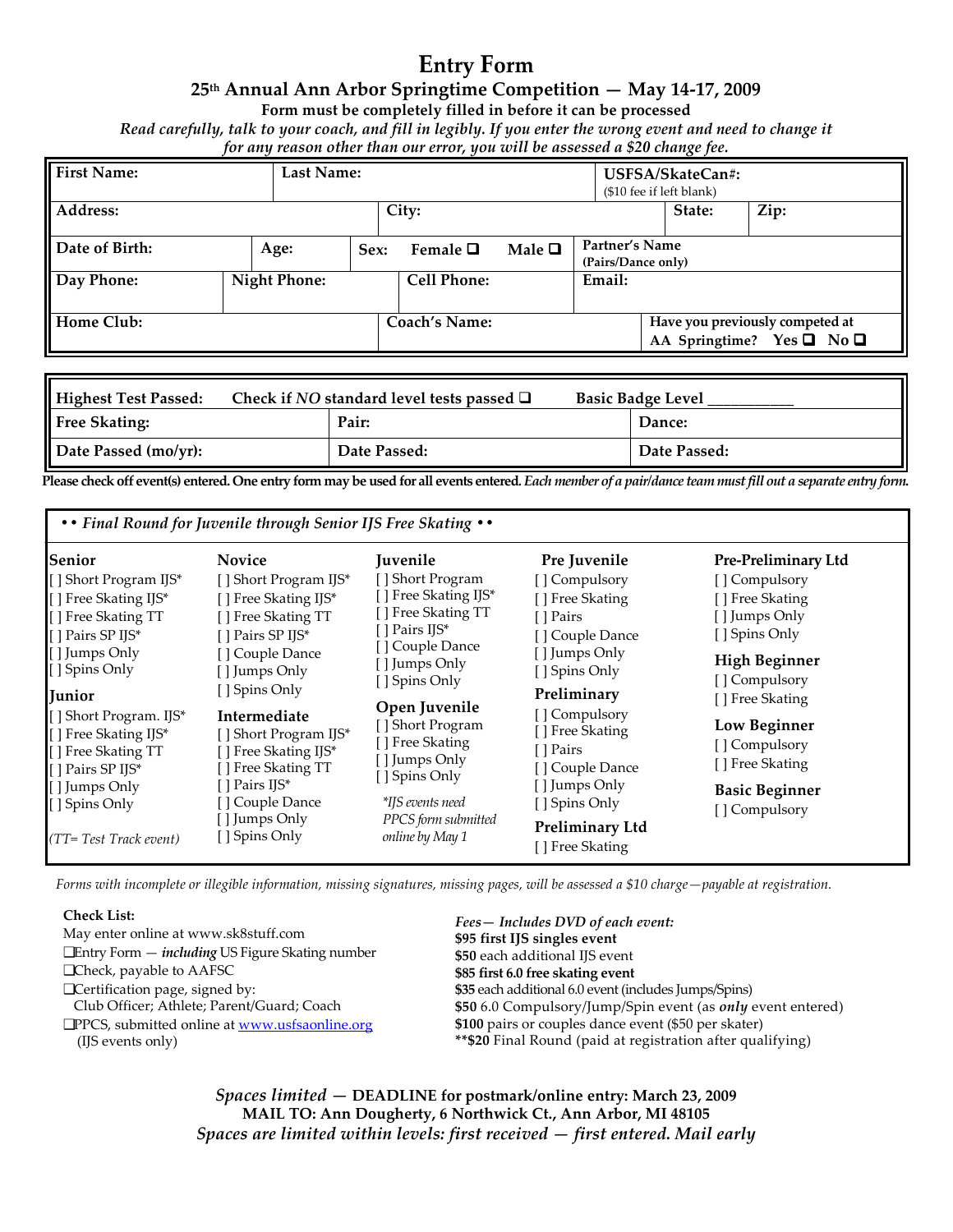# Certificate of Competitor by Club Officer

I hereby approve the entry of \_\_\_\_\_\_\_\_\_\_\_\_\_\_\_\_\_\_\_\_\_\_\_\_\_\_\_\_\_\_\_\_\_\_\_\_\_\_\_\_\_\_ (the competitor) into the Ann Arbor Springtime Invitational Competition. I further certify that he/she is a full member in good standing of our club, is an eligible skater as defined in the official Rules of US Figure Skating or Skate Canada, and has passed the appropriate tests to skate the events entered. If you are an individual member, you will certify your own form.

| <b>Club Officer Name:</b> | Title:       |
|---------------------------|--------------|
| Signature:                | Telephone #: |

# Certification by Athlete and Parent/Guardian and Authorization for Emergency Medical Treatment

Athlete: I agree to conduct myself, both on and off the ice, in a manner that will reflect favorable upon this competition and upon the sport of figure skating, and that is consistent with the high standards of the sport. I agree to respect the person and property of others, and in the event I cause injury, damage, or loss to another or to the property of another, I hereby indemnify US Figure Skating, the local Competition Committee, the Ann Arbor Figure Skating Club, and their officers, directors, members, committees, representatives, employees and agents, and agree to hold them harmless against any and all claims that another person may have or which may arise out of such injury, damage or loss, together with any reasonable costs and attorney's fees that may be incurred as result of any such claims, whether valid or not.

Athlete/Parent/Guardian: I understand that US Figure Skating and the Ann Arbor Figure Skating Club or organizers of this competition undertake no responsibility for damages or injuries, or loss of property suffered by the competitors. As a condition of and in consideration of the acceptance of their entries or participation therein, all entrants, their parents and guardians and officials shall be deemed to agree to assume all risks of injury to their person and property resulting from, caused by or connected with, the conduct and management of the competition, and to waive and release any and all claims which they may have against any officials, US Figure Skating, organizers of the competition, the Ann Arbor Figure Skating Club and its officers, and their entries shall be accepted only on such condition (see rule 3222).

In the event (I)(parent if athlete is under 18 years of age) or (my son/daughter) am unavailable, I hereby give permission for any emergency medical treatment and further authorize and consent to the release of any pertinent medical information and records regarding the treatment, diagnosis, and/or examination of (myself) (my son/daughter) to the medical committee of the competition for which I am entered by the physician representative of the medical committee of the sanctioned competition in which (I) (my son/daughter) is entered.

| <b>Athlete's Signature</b>                                | Date |  |
|-----------------------------------------------------------|------|--|
| Parent/Guardian's Signature: (If Athlete is under age 18) | Date |  |

# Coach's Certification

I have read this entry form and certify that it is complete and that the competitor is eligible to enter the specified events:

| <b>Coach's Name:</b> |                         | Association #: |      |
|----------------------|-------------------------|----------------|------|
| Signature:           |                         | Email:         |      |
| Day Phone #:         | <b>Evening Phone #:</b> | Cell Phone #:  |      |
| Address:             | City:                   | State:         | Zip: |

Spaces limited — DEADLINE for postmark/online entry: March 23, 2009 MAIL TO: Ann Dougherty, 6 Northwick Ct., Ann Arbor, MI 48105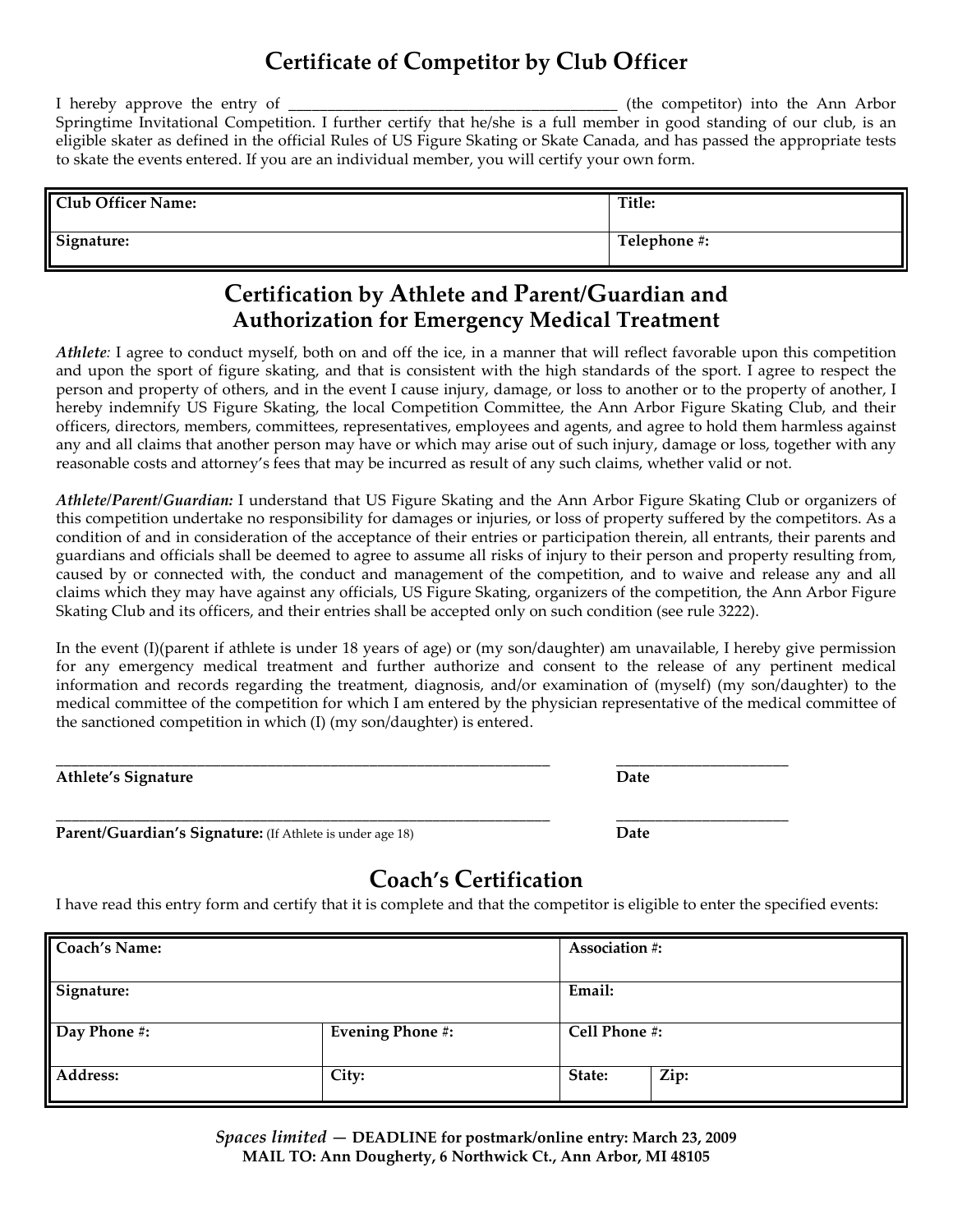# Lodging and Transportation for the Ann Arbor Springtime Invitational Competition

There are over 30 hotels and/or motels within a 15-mile range of the Ice Cube (I94; Exit 175). Rooms have been blocked at a number of them. You must indicate your affiliation with the Ann Arbor Figure Skating Club, or figure skating to get these rooms. Block rooms will be released a month before the competition; make your reservations before April 15. For additional information call the Ann Arbor Convention and Visitors Bureau at (800) 888-9487 or visit their World Wide Web site at www.annarbor.org

# Hotels

# Tell the hotel reservation clerk you are with the Ann Arbor Figure Skating Club Competition \*Hotels with AAFSC Blocks

### \*Courtyard by Marriott

3205 Boardwalk Ann Arbor, MI 48108 (I-94 & State St. Exit 177) 734-995-5900; 800-321-2211 \$99/night

# \*Hampton Inn South

925 Victors Way Ann Arbor, MI 48108 (I-94 & State St. Exit 177) 734-665-5000; 800-426-7866 \$89/night

# \*Fairfield Inn by Marriott

3285 Boardwalk Ann Arbor, MI 48108 (I-94 & State St. Exit 177) 734-995-5200 \$88/night

# \*Residence Inn—Marriott

800 Victors Way Ann Arbor, MI 48108 (I-94 & State St. Exit 177) 734-996-5666; 800-331-3131 \$99 (studio)

# Studioplus

3265 Boardwalk St. Ann Arbor, MI 48108 (I-94 & State St. Exit 177) 734-997-7623

# Extended Stay America

1501 Briarwood Circle Dr. Ann Arbor, MI 48108 (I-94 & State St. Exit 177) 734-332-1980

# Weber's Inn

3050 Jackson Rd Ann Arbor, MI 48103-1997 (I-94 & Jackson Rd. Exit 172) 734-769-2500 www.webersinn.com

# \*Kensington Court

610 Hilton Blvd. Ann Arbor, MI 48108 (I-94 & State St. Exit177) 737-761-7800; 800-344-7829 \$92/night

# \*Holiday Inn Express

610 Hilton Blvd. Ann Arbor, MI 48108 (I-94 & State St. Exit177) 734-761-7800; 800-344-7829 \$95/night

### \*Holiday Inn Hotel & Suites

3155 Boardwalk Ann Arbor, MI 48108 (I-94 & State St. Exit 177) 734-213-1900 \$99/night

# \*Candlewood Suites

701 Waymarket Way Ann Arbor, MI 48108 (I-94 & Ann Arbor-Saline Rd. Exit 177) 734-663-2818 \$96 (closest to rink)

# Best Value Inn

3505 S. State St. Ann Arbor, MI 48108 (I-94 & State St. Exit 177) 734-665-3500

# Comfort Inn

3501 S. State St. Ann Arbor, MI 48108 (I-94 & State St. Exit 177) 734-761-8838

# Motel 6

3764 S. State St. Ann Arbor, MI 48108 (I-94 & State St. Exit 177) 734-665-9900 \$46-52/night

\* Four Points by Sheraton 3200 Boardwalk Ann Arbor, MI 48108 (I-94 & State St. Exit 177) 734-996-0600 \$92

www.fourpointsannarbor.com

### Hampton Inn North 2300 Green Rd. Ann Arbor, MI 48105 (US 23 & Plymouth Rd. Exit 41) 734-996-4444 \$89/night

Holiday Inn—Near the University of Michigan 3600 Plymouth Rd. Ann Arbor, MI 48105 (US 23 & Plymouth Rd. Exit 41)

### Hawthorne Suites (North)

734-769-9800

3535 Green Rd. Ann Arbor, MI 48105 (US 23 & Plymouth Rd. Exit 41) 734-665-9142

# Microtel Inn & Suites

3610 Plymouth Rd. Ann Arbor, MI 48105 (US 23 & Plymouth Rd. Exit 41) 734-997-9100

Red Roof Inn—North Campus 3621 Plymouth Rd. Ann Arbor, MI 48105 (US 23 & Plymouth Rd. Exit 41) 734-996-5800; 800-733-7663

Ann Arbor Marriott Ypsilanti at Eagle Crest 1275 S Huron Street Ypsilanti, MI 48197 (I94 & Huron St. Exit 183) 734-487-2000; 800-321-2211